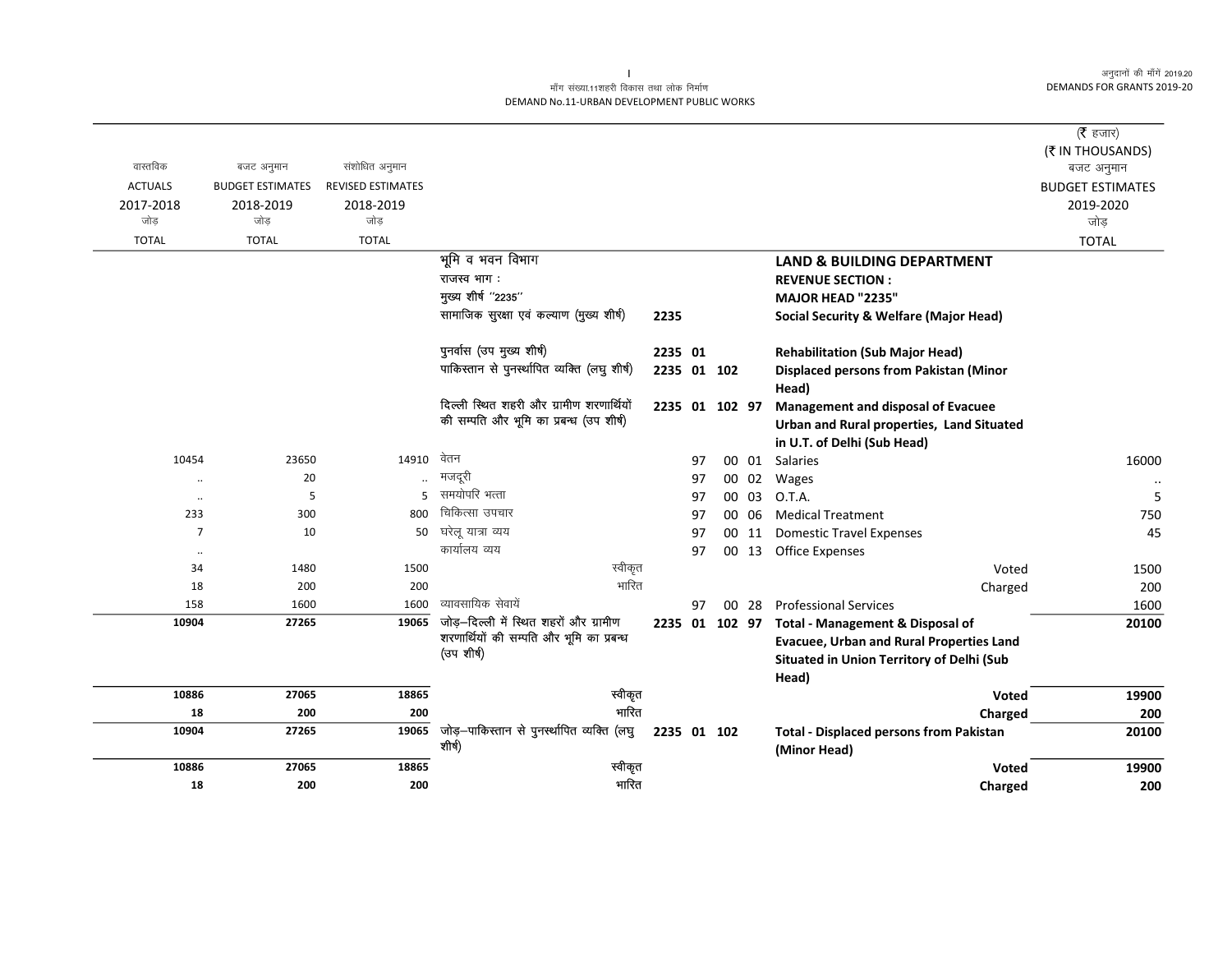## माँग संख्या.11शहरी विकास तथा लोक निर्माण DEMAND No.11-URBAN DEVELOPMENT PUBLIC WORKS

|                                                                                                                                                       |                          |                                                                            |                                                                                                                                                                                                                                                                                       |                                                                                                                         |    |                               |    |                                                                                         | (रै हजार)                                                                         |
|-------------------------------------------------------------------------------------------------------------------------------------------------------|--------------------------|----------------------------------------------------------------------------|---------------------------------------------------------------------------------------------------------------------------------------------------------------------------------------------------------------------------------------------------------------------------------------|-------------------------------------------------------------------------------------------------------------------------|----|-------------------------------|----|-----------------------------------------------------------------------------------------|-----------------------------------------------------------------------------------|
|                                                                                                                                                       |                          |                                                                            |                                                                                                                                                                                                                                                                                       |                                                                                                                         |    |                               |    |                                                                                         | (₹ IN THOUSANDS)                                                                  |
| बजट अनुमान                                                                                                                                            |                          |                                                                            |                                                                                                                                                                                                                                                                                       |                                                                                                                         |    |                               |    |                                                                                         | बजट अनुमान                                                                        |
| <b>BUDGET ESTIMATES</b>                                                                                                                               | <b>REVISED ESTIMATES</b> |                                                                            |                                                                                                                                                                                                                                                                                       |                                                                                                                         |    |                               |    |                                                                                         | <b>BUDGET ESTIMATES</b>                                                           |
| 2018-2019                                                                                                                                             | 2018-2019                |                                                                            |                                                                                                                                                                                                                                                                                       |                                                                                                                         |    |                               |    |                                                                                         | 2019-2020                                                                         |
|                                                                                                                                                       |                          |                                                                            |                                                                                                                                                                                                                                                                                       |                                                                                                                         |    |                               |    |                                                                                         | जोड                                                                               |
| <b>TOTAL</b>                                                                                                                                          | <b>TOTAL</b>             |                                                                            |                                                                                                                                                                                                                                                                                       |                                                                                                                         |    |                               |    |                                                                                         | <b>TOTAL</b>                                                                      |
|                                                                                                                                                       |                          |                                                                            |                                                                                                                                                                                                                                                                                       |                                                                                                                         |    |                               |    | <b>Total - Rehabilitation (Sub Major Head)</b>                                          | 20100                                                                             |
| 27065                                                                                                                                                 | 18865                    |                                                                            | स्वीकृत                                                                                                                                                                                                                                                                               |                                                                                                                         |    |                               |    | <b>Voted</b>                                                                            | 19900                                                                             |
| 200                                                                                                                                                   | 200                      |                                                                            |                                                                                                                                                                                                                                                                                       |                                                                                                                         |    |                               |    | Charged                                                                                 | 200                                                                               |
| 27265                                                                                                                                                 |                          |                                                                            |                                                                                                                                                                                                                                                                                       | 2235                                                                                                                    |    |                               |    | TOTAL - MAJOR HEAD"2235"                                                                | 20100                                                                             |
|                                                                                                                                                       |                          |                                                                            |                                                                                                                                                                                                                                                                                       |                                                                                                                         |    |                               |    | <b>Voted</b>                                                                            | 19900                                                                             |
| 200                                                                                                                                                   |                          |                                                                            |                                                                                                                                                                                                                                                                                       |                                                                                                                         |    |                               |    | Charged                                                                                 | 200                                                                               |
|                                                                                                                                                       |                          |                                                                            |                                                                                                                                                                                                                                                                                       |                                                                                                                         |    |                               |    | MAJOR HEAD "2251"                                                                       |                                                                                   |
|                                                                                                                                                       |                          |                                                                            |                                                                                                                                                                                                                                                                                       | 2251                                                                                                                    |    |                               |    | <b>Secretariat Social Services (Major Head)</b>                                         |                                                                                   |
|                                                                                                                                                       |                          | सचिवालय (लघु शीर्ष)                                                        |                                                                                                                                                                                                                                                                                       |                                                                                                                         |    | 090                           |    | <b>Secretariat (Minor Head)</b>                                                         |                                                                                   |
|                                                                                                                                                       |                          |                                                                            |                                                                                                                                                                                                                                                                                       |                                                                                                                         |    |                               |    | Land & Building Department (Sub Head)                                                   |                                                                                   |
| 95000                                                                                                                                                 | 95000                    | वेतन                                                                       |                                                                                                                                                                                                                                                                                       |                                                                                                                         | 85 |                               |    | <b>Salaries</b>                                                                         | 95000                                                                             |
| 100                                                                                                                                                   |                          | मजदूरी                                                                     |                                                                                                                                                                                                                                                                                       |                                                                                                                         | 85 |                               |    | Wages                                                                                   |                                                                                   |
| 200                                                                                                                                                   | 200                      | समयोपरि भत्ता                                                              |                                                                                                                                                                                                                                                                                       |                                                                                                                         | 85 |                               |    | O.T.A.                                                                                  | 200                                                                               |
| 3000                                                                                                                                                  | 3000                     | चिकित्सा उपचार                                                             |                                                                                                                                                                                                                                                                                       |                                                                                                                         | 85 |                               |    | <b>Medical Treatment</b>                                                                | 3000                                                                              |
| 500                                                                                                                                                   | 700                      | घरेल यात्रा व्यय                                                           |                                                                                                                                                                                                                                                                                       |                                                                                                                         | 85 |                               |    | <b>Domestic Travel Expenses</b>                                                         | 700                                                                               |
| 16535                                                                                                                                                 | 16535                    |                                                                            |                                                                                                                                                                                                                                                                                       |                                                                                                                         | 85 |                               |    | <b>Office Expenses</b>                                                                  | 16000                                                                             |
| 4500                                                                                                                                                  | 4500                     |                                                                            |                                                                                                                                                                                                                                                                                       |                                                                                                                         | 85 |                               |    | Other Administrative Expenses                                                           | 4800                                                                              |
| 600                                                                                                                                                   | 600                      |                                                                            |                                                                                                                                                                                                                                                                                       |                                                                                                                         | 85 |                               |    | Advertisement & Publicity                                                               | 600                                                                               |
| 15500                                                                                                                                                 | 15500                    |                                                                            |                                                                                                                                                                                                                                                                                       |                                                                                                                         | 85 | 00                            | 28 | <b>Professional Services</b>                                                            | 15500                                                                             |
|                                                                                                                                                       |                          | अन्य प्रभार                                                                |                                                                                                                                                                                                                                                                                       |                                                                                                                         | 85 |                               |    | <b>Other Charges</b>                                                                    |                                                                                   |
| $\cdot\cdot$                                                                                                                                          | $\ddot{\phantom{0}}$     |                                                                            | स्वीकृत                                                                                                                                                                                                                                                                               |                                                                                                                         |    |                               |    | Voted                                                                                   | $\ddot{\phantom{a}}$                                                              |
| 400                                                                                                                                                   | 400                      |                                                                            |                                                                                                                                                                                                                                                                                       |                                                                                                                         |    |                               |    | Charged                                                                                 | 1000                                                                              |
| 136335                                                                                                                                                |                          |                                                                            |                                                                                                                                                                                                                                                                                       |                                                                                                                         |    |                               |    |                                                                                         | 136800                                                                            |
| 135935                                                                                                                                                | 136035                   |                                                                            | स्वीकृत                                                                                                                                                                                                                                                                               |                                                                                                                         |    |                               |    | Voted                                                                                   | 135800                                                                            |
| 400                                                                                                                                                   | 400                      |                                                                            | भारित                                                                                                                                                                                                                                                                                 |                                                                                                                         |    |                               |    | Charged                                                                                 | 1000                                                                              |
|                                                                                                                                                       |                          |                                                                            |                                                                                                                                                                                                                                                                                       |                                                                                                                         |    |                               |    | Land Acquisition, Rehabilitation & Re-                                                  |                                                                                   |
|                                                                                                                                                       |                          |                                                                            |                                                                                                                                                                                                                                                                                       |                                                                                                                         |    |                               |    | <b>Settlement (LARR) Authority (Sub Head)</b>                                           |                                                                                   |
| 10904<br>10886<br>18<br>10904<br>10886<br>18<br>74332<br>$\cdot\cdot$<br>26<br>3168<br>75<br>10560<br>2359<br>13482<br>$\ldots$<br>25<br>104002<br>25 | जोड                      | संशोधित अनुमान<br>जोड़<br>27265<br>19065<br>19065<br>18865<br>27065<br>200 | जोड़-पुनर्वास (उप मुख्य शीर्ष)<br>जोड़-मुख्य शीर्ष "2235"<br>मुख्य शीर्ष "2251"<br>भूमि व भवन विभाग (उप शीर्ष)<br>कार्यालय व्यय<br>अन्य प्रशासनिक व्यय<br>विज्ञापन तथा प्रचार<br>व्यवसायिक सेवायें<br>जोड़-भूमि व भवन विभाग (उप शीर्ष)<br>136435<br>प्राधिकरण(एल.ए.आर.आर.) (उप शीर्ष) | भारित<br>स्वीकृत<br>भारित<br>सचिवालय सामाजिक सेवायें (मुख्य शीर्ष)<br>भारित<br>भूमि अधिग्रहण, पुर्नवास एवं पुर्नस्थापना |    | 2235 01<br>2251 00<br>2251 00 |    | 090 85<br>00 03<br>00 06<br>00 11<br>00 13<br>00 20<br>00 26<br>00 50<br>2251 00 090 84 | 00 01<br>00 02<br>2251 00 090 85 Total - Land & Building Department (Sub<br>Head) |

 $\overline{2}$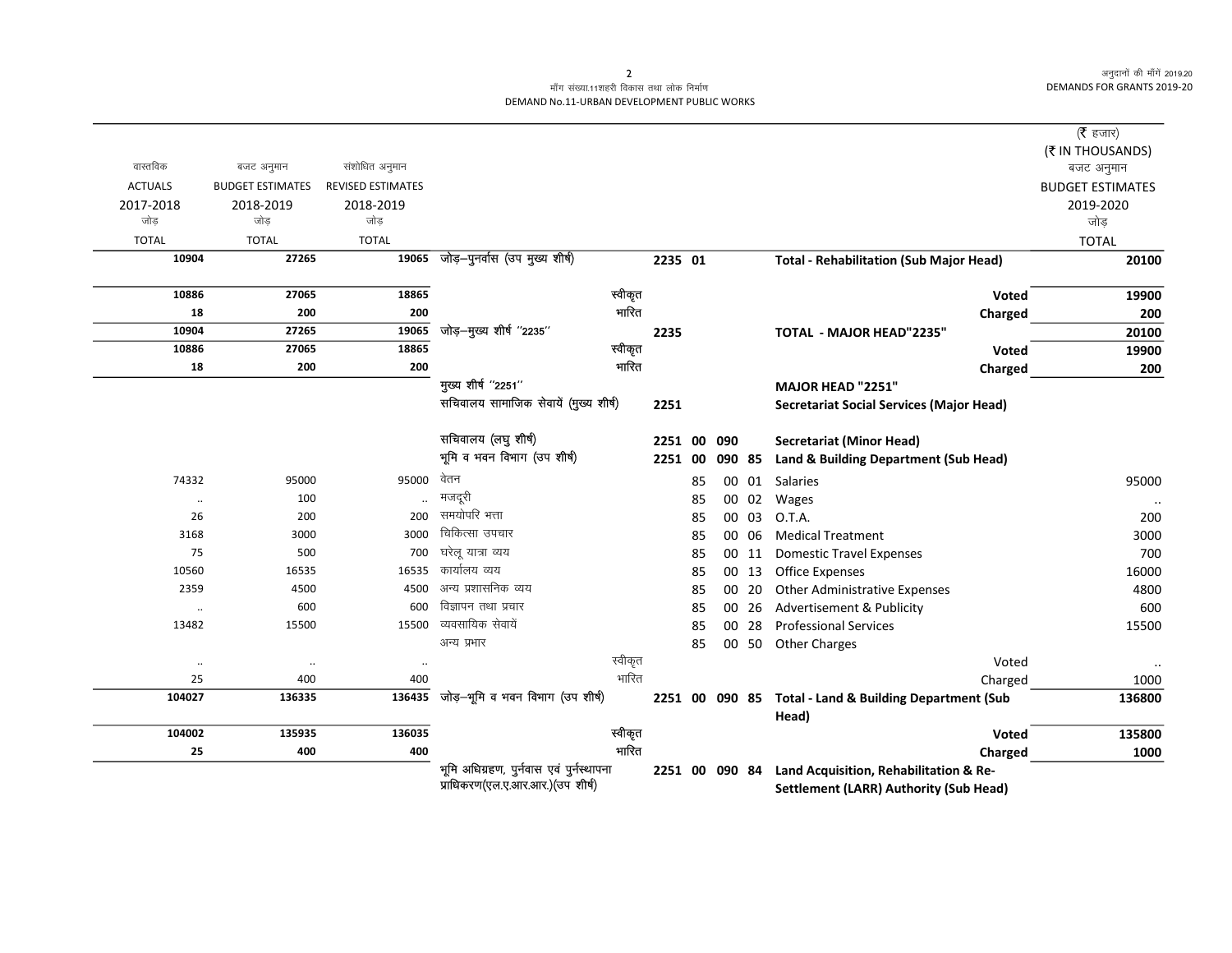## माँग संख्या.11शहरी विकास तथा लोक निर्माण DEMAND No.11-URBAN DEVELOPMENT PUBLIC WORKS

| (₹ IN THOUSANDS)<br>वास्तविक<br>संशोधित अनुमान<br>बजट अनुमान<br>बजट अनुमान<br><b>ACTUALS</b><br>REVISED ESTIMATES<br><b>BUDGET ESTIMATES</b><br><b>BUDGET ESTIMATES</b><br>2017-2018<br>2019-2020<br>2018-2019<br>2018-2019<br>जोड़<br>जोड<br>जोड<br>जोड<br><b>TOTAL</b><br><b>TOTAL</b><br><b>TOTAL</b><br><b>TOTAL</b><br>वेतन<br>10000<br>10000<br>00 01 Salaries<br>10000<br>84<br>$\ldots$<br>कार्यालय व्यय<br>5000<br>5000<br><b>Office Expenses</b><br>5000<br>84<br>00 13<br>$\ldots$<br>जोड़-भूमि अधिग्रहण, पुर्नवास एवं<br>15000<br>15000<br>2251 00<br>Total - Land Acquisition, Rehabilitation &<br>090 84<br>15000<br>$\ddot{\phantom{a}}$<br>पुर्नस्थापना प्राधिकरण (एल.ए.आर.आर.)(उप<br>Re-Settlement (LARR) Authority (Sub Head)<br>शीर्ष)<br>जोड़-सचिवालय (लघु शीर्ष)<br>151435<br>104027<br>151335<br>2251 00 090<br><b>Total - Secretariat (Minor Head)</b><br>151800<br>स्वीकृत<br>151035<br>104002<br>150935<br>150800<br>Voted<br>भारित<br>25<br>400<br>400<br>1000<br>Charged<br>जोड़-मुख्य शीर्ष "2251"<br>104027<br>151335<br>151435<br>151800<br>2251<br>TOTAL - MAJOR HEAD"2251"<br>स्वीकृत<br>151035<br>104002<br>150935<br>150800<br><b>Voted</b><br>भारित<br>25<br>400<br>400<br>1000<br>Charged |
|-------------------------------------------------------------------------------------------------------------------------------------------------------------------------------------------------------------------------------------------------------------------------------------------------------------------------------------------------------------------------------------------------------------------------------------------------------------------------------------------------------------------------------------------------------------------------------------------------------------------------------------------------------------------------------------------------------------------------------------------------------------------------------------------------------------------------------------------------------------------------------------------------------------------------------------------------------------------------------------------------------------------------------------------------------------------------------------------------------------------------------------------------------------------------------------------------------------------------------|
|                                                                                                                                                                                                                                                                                                                                                                                                                                                                                                                                                                                                                                                                                                                                                                                                                                                                                                                                                                                                                                                                                                                                                                                                                               |
|                                                                                                                                                                                                                                                                                                                                                                                                                                                                                                                                                                                                                                                                                                                                                                                                                                                                                                                                                                                                                                                                                                                                                                                                                               |
|                                                                                                                                                                                                                                                                                                                                                                                                                                                                                                                                                                                                                                                                                                                                                                                                                                                                                                                                                                                                                                                                                                                                                                                                                               |
|                                                                                                                                                                                                                                                                                                                                                                                                                                                                                                                                                                                                                                                                                                                                                                                                                                                                                                                                                                                                                                                                                                                                                                                                                               |
|                                                                                                                                                                                                                                                                                                                                                                                                                                                                                                                                                                                                                                                                                                                                                                                                                                                                                                                                                                                                                                                                                                                                                                                                                               |
|                                                                                                                                                                                                                                                                                                                                                                                                                                                                                                                                                                                                                                                                                                                                                                                                                                                                                                                                                                                                                                                                                                                                                                                                                               |
|                                                                                                                                                                                                                                                                                                                                                                                                                                                                                                                                                                                                                                                                                                                                                                                                                                                                                                                                                                                                                                                                                                                                                                                                                               |
|                                                                                                                                                                                                                                                                                                                                                                                                                                                                                                                                                                                                                                                                                                                                                                                                                                                                                                                                                                                                                                                                                                                                                                                                                               |
|                                                                                                                                                                                                                                                                                                                                                                                                                                                                                                                                                                                                                                                                                                                                                                                                                                                                                                                                                                                                                                                                                                                                                                                                                               |
|                                                                                                                                                                                                                                                                                                                                                                                                                                                                                                                                                                                                                                                                                                                                                                                                                                                                                                                                                                                                                                                                                                                                                                                                                               |
|                                                                                                                                                                                                                                                                                                                                                                                                                                                                                                                                                                                                                                                                                                                                                                                                                                                                                                                                                                                                                                                                                                                                                                                                                               |
|                                                                                                                                                                                                                                                                                                                                                                                                                                                                                                                                                                                                                                                                                                                                                                                                                                                                                                                                                                                                                                                                                                                                                                                                                               |
|                                                                                                                                                                                                                                                                                                                                                                                                                                                                                                                                                                                                                                                                                                                                                                                                                                                                                                                                                                                                                                                                                                                                                                                                                               |
|                                                                                                                                                                                                                                                                                                                                                                                                                                                                                                                                                                                                                                                                                                                                                                                                                                                                                                                                                                                                                                                                                                                                                                                                                               |
|                                                                                                                                                                                                                                                                                                                                                                                                                                                                                                                                                                                                                                                                                                                                                                                                                                                                                                                                                                                                                                                                                                                                                                                                                               |
| मुख्य शीर्ष "3454"<br><b>MAJOR HEAD "3454"</b>                                                                                                                                                                                                                                                                                                                                                                                                                                                                                                                                                                                                                                                                                                                                                                                                                                                                                                                                                                                                                                                                                                                                                                                |
| जनगणना, सर्वेक्षण और सॉख्यिकी (मुख्य<br>3454<br><b>Census, Survey and Statistics (Major Head)</b><br>शीर्ष)                                                                                                                                                                                                                                                                                                                                                                                                                                                                                                                                                                                                                                                                                                                                                                                                                                                                                                                                                                                                                                                                                                                   |
| सर्वेक्षण तथा सांख्यिकी (उप मुख्य शीर्ष)<br>3454 02<br><b>Survey and Statistics (Sub Major Head)</b>                                                                                                                                                                                                                                                                                                                                                                                                                                                                                                                                                                                                                                                                                                                                                                                                                                                                                                                                                                                                                                                                                                                          |
| कम्प्यूटर सेवायें (लघु शीर्ष)<br>02<br><b>Computer Services (Minor Head)</b><br>3454<br>203                                                                                                                                                                                                                                                                                                                                                                                                                                                                                                                                                                                                                                                                                                                                                                                                                                                                                                                                                                                                                                                                                                                                   |
| ई.डी.पी. कक्ष (उप शीर्ष)<br>3454 02<br>203 97<br><b>EDP Cell (Sub Head)</b>                                                                                                                                                                                                                                                                                                                                                                                                                                                                                                                                                                                                                                                                                                                                                                                                                                                                                                                                                                                                                                                                                                                                                   |
| सूचना तकनीक<br>97<br>99<br><b>Information Technology</b>                                                                                                                                                                                                                                                                                                                                                                                                                                                                                                                                                                                                                                                                                                                                                                                                                                                                                                                                                                                                                                                                                                                                                                      |
| कार्यालय व्यय<br>97<br>99 13 Office Expenses                                                                                                                                                                                                                                                                                                                                                                                                                                                                                                                                                                                                                                                                                                                                                                                                                                                                                                                                                                                                                                                                                                                                                                                  |
| स्वीकृत<br>2351<br>6500<br>6500<br>5500<br>Voted                                                                                                                                                                                                                                                                                                                                                                                                                                                                                                                                                                                                                                                                                                                                                                                                                                                                                                                                                                                                                                                                                                                                                                              |
| भारित<br>600<br>Charged<br>$\ldots$<br>$\ldots$                                                                                                                                                                                                                                                                                                                                                                                                                                                                                                                                                                                                                                                                                                                                                                                                                                                                                                                                                                                                                                                                                                                                                                               |
| जोड़-ई.डी.पी. कक्ष (उप शीर्ष)<br>6500<br>2351<br>6500<br>3454 02 203 97 Total - EDP Cell (Sub Head)<br>6100                                                                                                                                                                                                                                                                                                                                                                                                                                                                                                                                                                                                                                                                                                                                                                                                                                                                                                                                                                                                                                                                                                                   |
| स्वीकृत<br>6500<br>2351<br>6500<br>5500<br>Voted                                                                                                                                                                                                                                                                                                                                                                                                                                                                                                                                                                                                                                                                                                                                                                                                                                                                                                                                                                                                                                                                                                                                                                              |
| भारित<br>600<br>Charged<br>$\ddotsc$<br>$\ddot{\phantom{a}}$                                                                                                                                                                                                                                                                                                                                                                                                                                                                                                                                                                                                                                                                                                                                                                                                                                                                                                                                                                                                                                                                                                                                                                  |
| जोड़-कम्प्यूटर सेवायें (लघु शीर्ष)<br>2351<br>6500<br>6500<br>6100<br>3454 02 203<br><b>Total - Computer Services (Minor Head)</b>                                                                                                                                                                                                                                                                                                                                                                                                                                                                                                                                                                                                                                                                                                                                                                                                                                                                                                                                                                                                                                                                                            |
| स्वीकृत<br>2351<br>6500<br>6500<br>5500<br>Voted                                                                                                                                                                                                                                                                                                                                                                                                                                                                                                                                                                                                                                                                                                                                                                                                                                                                                                                                                                                                                                                                                                                                                                              |
| भारित<br>600<br>Charged<br>$\ddotsc$<br>$\cdots$<br>$\ddot{\phantom{a}}$                                                                                                                                                                                                                                                                                                                                                                                                                                                                                                                                                                                                                                                                                                                                                                                                                                                                                                                                                                                                                                                                                                                                                      |
| जोड़-सर्वेक्षण तथा सांख्यिकी (उप मुख्य<br>6500<br>2351<br>6500<br>3454 02<br><b>Total - Survey and Statistics (Sub Major</b><br>6100<br>शीर्ष)<br>Head)                                                                                                                                                                                                                                                                                                                                                                                                                                                                                                                                                                                                                                                                                                                                                                                                                                                                                                                                                                                                                                                                       |
| स्वीकृत<br>2351<br>6500<br>6500<br>5500<br><b>Voted</b>                                                                                                                                                                                                                                                                                                                                                                                                                                                                                                                                                                                                                                                                                                                                                                                                                                                                                                                                                                                                                                                                                                                                                                       |

 $\overline{3}$